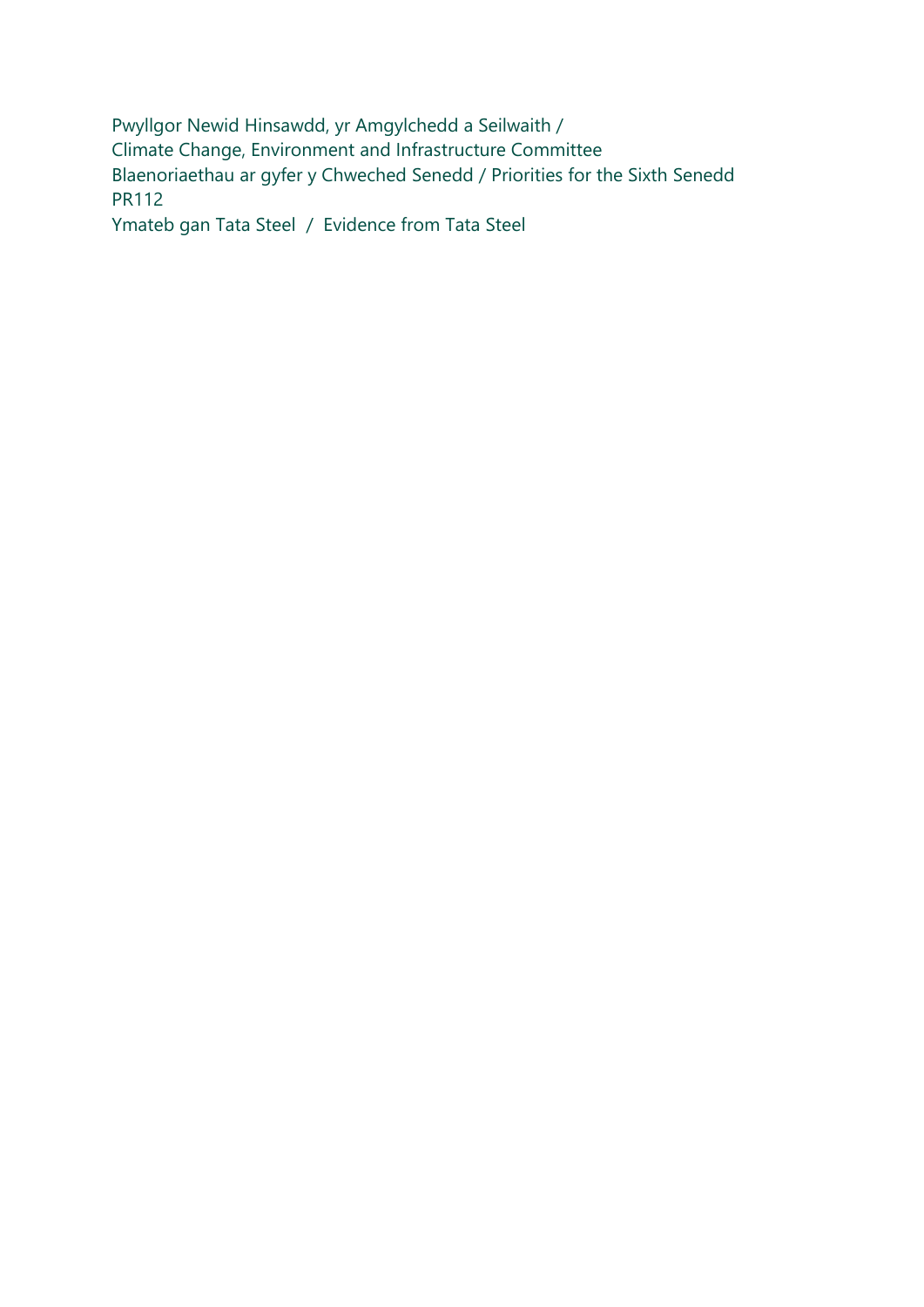



Llyr Gruffydd MS Chair, Climate Change, Environment and Infrastructure Committee

17 September 2021

## **Priorities for the Senedd Climate Change, Environment, and Infrastructure Committee**

Dear Llyr,

I am writing on behalf of Tata Steel UK to respond to the Committee's recent consultation on its priorities for the Sixth Senedd. We are grateful for the opportunity to inform the work of the Committee during an important phase of the transition to a net zero economy in Wales.

Tata Steel is the largest steel manufacturer in the UK, employing over 6,000 people at 5 production sites in Wales. We are supportive of the priorities recently set out by the Minister and Deputy Minister for Climate Change and are committed to making a substantial contribution to their attainment, but believe the Committee should ensure the Department continues to work closely with the steel industry to ensure that collective net zero ambitions are met.

Tata Steel welcomes the Welsh Government's ambitious 2050 net zero emissions target, and interim targets including 63% reduction by 2030. Decarbonising steel production in South Wales is fundamental to reaching these targets, and we are keen to continue to work closely with the Welsh Government and Department for Climate Change and to act as a responsible partner in the development of an ambitious policy environment within which Welsh businesses are able to show leadership in climate action whilst remaining competitive and financially sustainable. Tata Steel has committed to reducing its  $CO<sub>2</sub>$ emissions by 30% by 2030, and to reach net zero for its steelmaking operations by 2050.

Tata Steel welcomes the departmental priorities set out in the Minister's letter to the Committee, including plans to move to cleaner sources of electricity. All options for decarbonising the steel industry will result in increased electricity usage, so it is important that Welsh industry has access to abundant and affordable electricity from renewable sources. We therefore strongly support the Welsh Government's target for 70% of electricity to come from renewable sources by 2030. However, high electricity prices remain a barrier for many energy intensive users and the Department's plans should include a strategy to address high prices faced by Welsh manufacturers, so the issue does not undermine the competitiveness of electricity consumers and the transition towards a decarbonized grid. This will be supported by the Department's plans to target more locally-owned renewable capacity to address high costs for energy users on a regional basis.

The Department also notes the potential value of hydrogen as a "nascent but very promising" source of low carbon energy. The use of hydrogen in steel production does have exciting potential, both as a replacement for fossil fuels used in heating and, perhaps more importantly, as a replacement for carbon-based reductants in iron ore